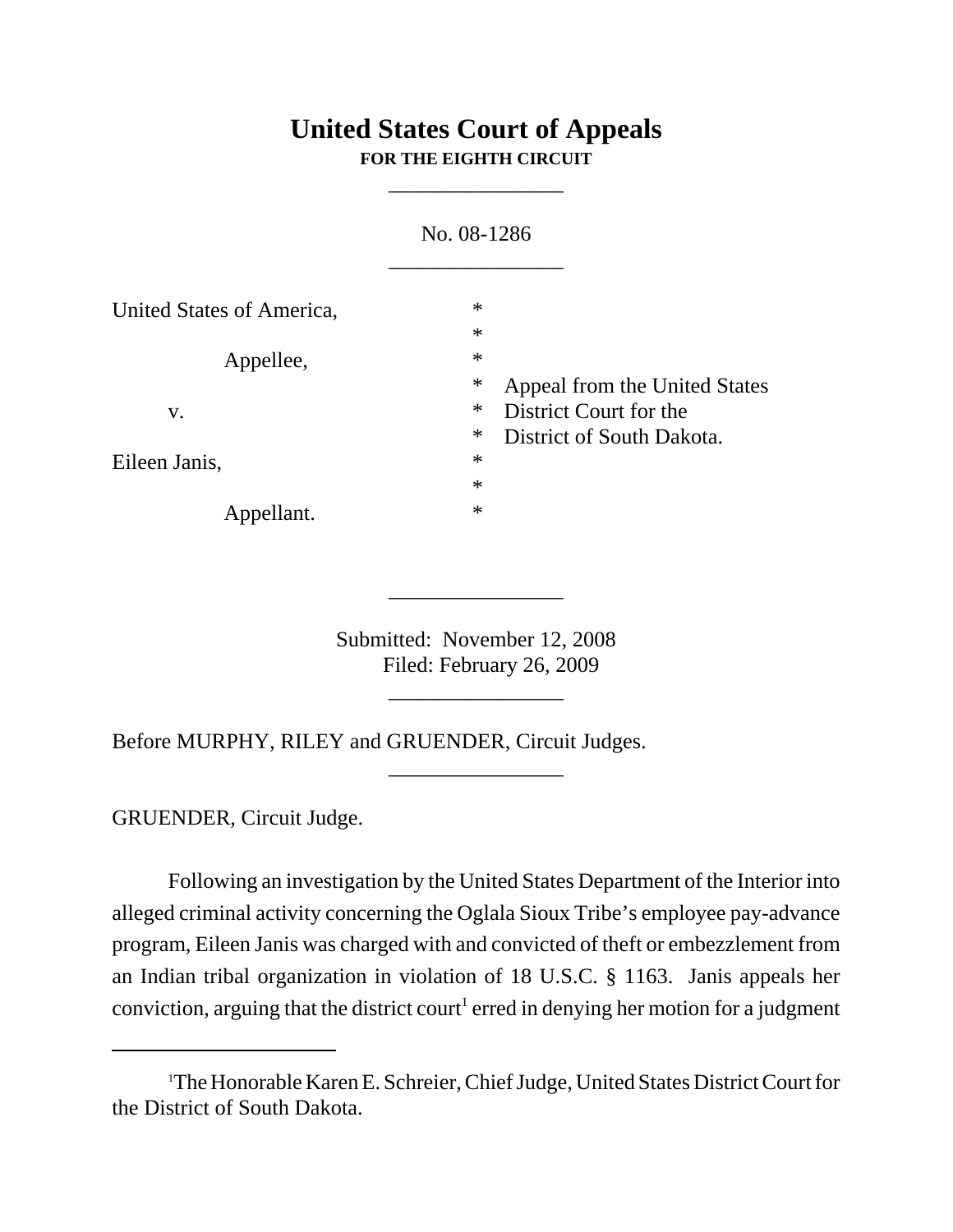of acquittal or a new trial because the Government's evidence was insufficient to sustain her conviction. For the reasons discussed below, we affirm.

#### **I. BACKGROUND**

From January 2004 to December 2004, Eileen Janis worked in the administrative offices of the Oglala Sioux Tribe (the "Tribe") as the Tribe's finance committee coordinator. The finance committee coordinator was politically appointed and served at the pleasure of the Tribe's elected leaders. While Janis served as the finance committee coordinator, Kim Colhoff worked as the Tribe's payroll supervisor and David Rabbit was the Tribe's treasurer.

The Tribe managed its internal finances according to policies set forth in the "Oglala Sioux Tribe's Finance Management Manual" (the "Finance Manual"). Under the Finance Manual, the Tribe paid its employees biweekly. To accommodate employee emergencies, the Finance Manual included a "pay-advance" program:

### 06.702 SALARY ADVANCES

Employees requesting a salary advance must have 40 hours accrued payroll from their respective program. Employees may request from the Treasurer a salary advance on an emergency basis up to the net amount of the employee's regular biweekly paycheck. All such salary advances must be submitted through the Treasurer. All such salary advances are handled on an individual basis. The Treasurer's determination is final. Salary advances shall be deducted from the next pay period.

### GENERAL POLICIES REGARDING SALARY ADVANCES INCLUDE THE FOLLOWING:

1. Employees are allowed only two salary advances per year. Employee fills out a salary advance form signed by their supervisor.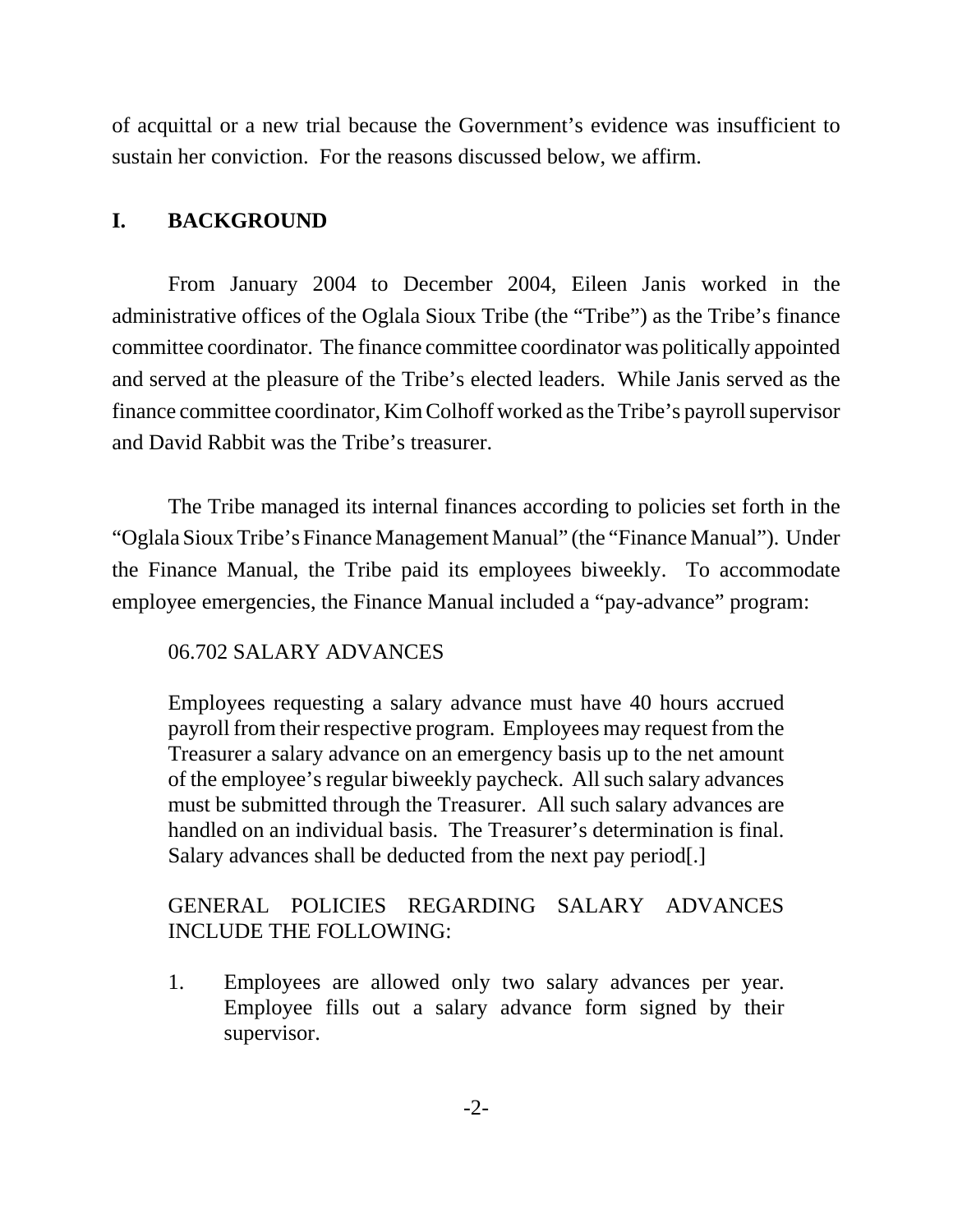- 2. Program Director submits approved form to the Treasurer for final approval/disapproval.
- 3. If approved, Treasurer submits to Payroll Supervisor for processing.
- 4. Payroll will verify amount of salary advance.

Because of their positions, Janis, Rabbit and Colhoff were familiar with the contents of the Finance Manual, including the details of the pay-advance program and its restrictions. Throughout 2004, however, Janis, Rabbit and Colhoff requested, approved and issued pay-advances to themselves and others in violation of the twopay-advances-per-year limitation and the requirement that pay-advances be deducted from the following pay period. In total, Janis requested and received ninety-nine payadvances during the twenty-five pay periods in 2004 totaling more than \$71,720, an amount well in excess of the \$37,512 that she earned for the same time frame.

In August 2004, Tribe comptroller Dean Patton learned of allegations that some Tribe employees were abusing the pay-advance system by taking more than the allowed two pay-advances per year and taking more money in pay-advances than the Tribe could deduct from their paychecks in the next pay period. Patton investigated the allegations and found that Janis, Rabbit, Colhoff and three elected Tribe leaders had each violated these pay-advance policies several times. Patton confronted Rabbit and Colhoff about their violations, but he decided not to raise the issue with others because he feared that the Tribe leaders would retaliate against him. After speaking with Patton, Colhoff confronted Janis concerning Janis's violations of the payadvance policies. Specifically, Colhoff informed Janis that by that point in 2004, Janis had received \$17,000 more in pay-advances than had been withheld from her biweekly paychecks. Colhoff also told Janis that she faced dim prospects for continued employment because she was a political appointee aligned with the Tribe leaders who were expected to lose the upcoming election. Janis told Colhoff to "mind her own business."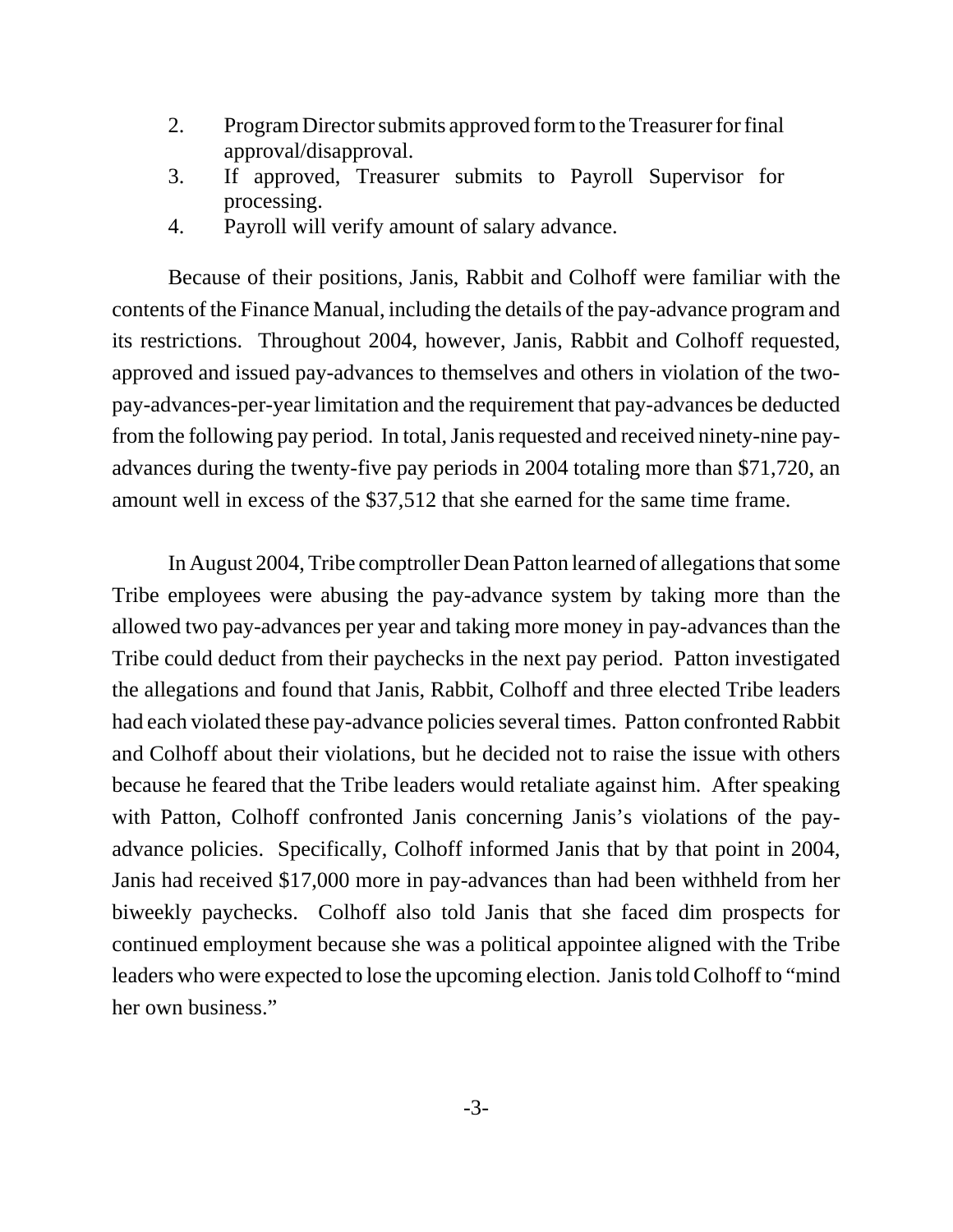On November 2, 2004, the Tribe elected new leaders. Following the election, Janis increased the frequency with which she requested and received pay-advances, taking fifteen pay-advances in the next six weeks. Meanwhile, Patton informed the new Tribe president, Cecilia Fire Thunder, of the extent to which some Tribe employees, including Janis, were violating pay-advance policies. On December 15, 2004, Fire Thunder terminated Janis's employment with the Tribe. At the time of her termination, Janis still owed the Tribe \$22,140 for pay-advances that she had not repaid.

Fire Thunder referred Janis, Rabbit and Colhoff's conduct to law enforcement for investigation. On February 5, 2007, Special Agent Anthony Hoben of the United States Department of the Interior interviewed Janis about her use of the Tribe's payadvance program. Janis stated that she was aware of the policies prohibiting employees from taking more than two pay-advances per year or taking pay-advances that could not be deducted from the next paycheck. Janis also stated that she took more advances than most employees and that she believed her conduct was justified because other Tribe leaders also violated the pay-advance program's policies.

On April 19, 2007, a federal grand jury returned a one-count indictment charging Janis, Rabbit and Colhoff with theft or embezzlement from an Indian tribal organization in violation of 18 U.S.C. § 1163. Rabbit and Colhoff pled guilty, but Janis entered a plea of not guilty and proceeded to trial. At trial, the court instructed the jury on the elements of a § 1163 violation and defined the relevant statutory terms "embezzle," "steal," "convert," "knowingly," and "misapply." The jury returned a general verdict of guilty. Janis moved for a judgment of acquittal or a new trial, but the district court denied her motion.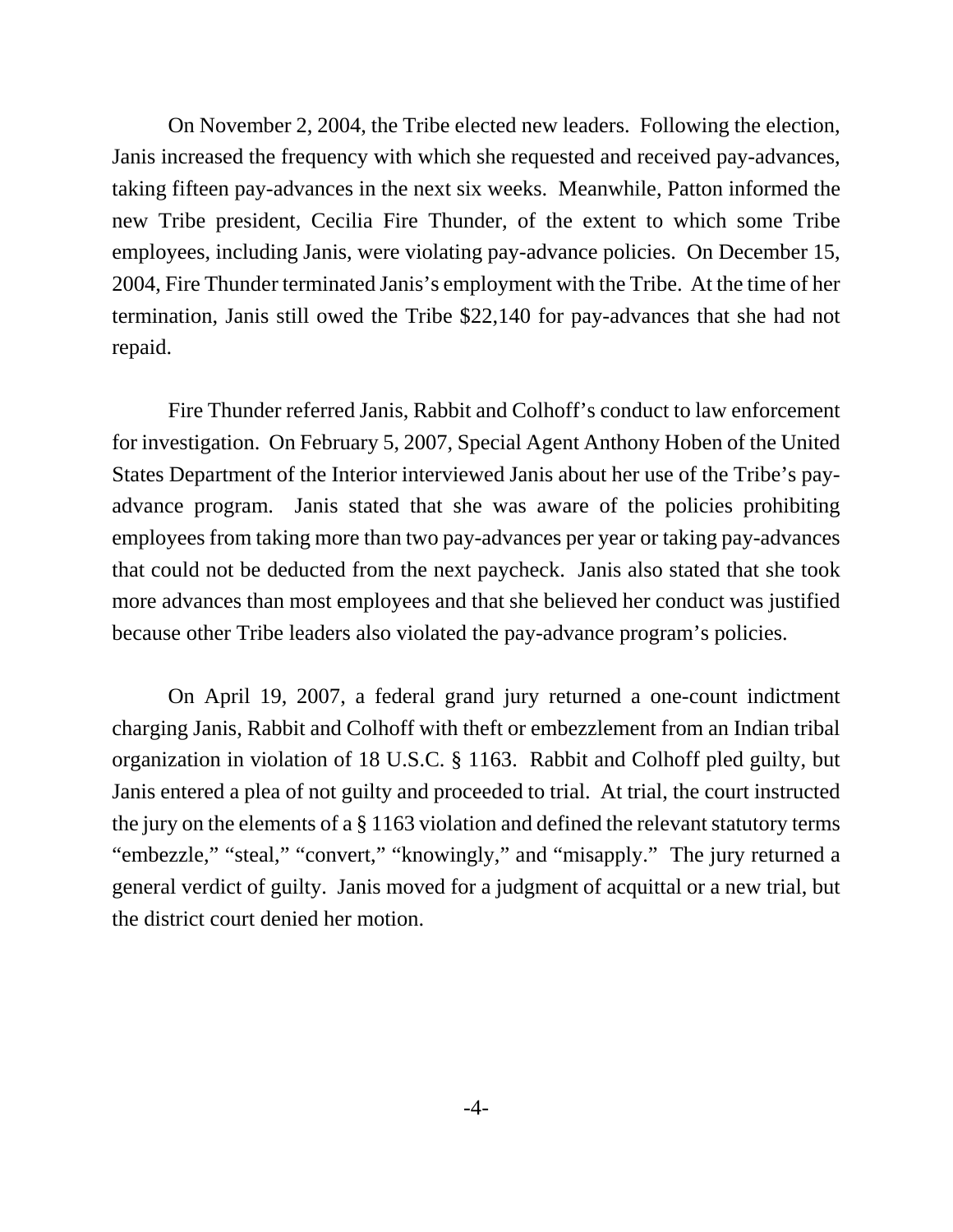#### **II. DISCUSSION**

Janis appeals the district court's denial of her motion for a judgment of acquittal or a new trial. We review a denial of a motion for a judgment of acquittal de novo, and we reverse "only if no reasonable jury could have found the accused guilty." *United States v. Flying By*, 511 F.3d 773, 776 (8th Cir. 2007). In reviewing this issue, "we view the evidence in the light most favorable to the guilty verdict, granting all reasonable inferences that are supported by that evidence." *United States v. Milk*, 447 F.3d 593, 598 (8th Cir. 2006). We review a denial of a motion for a new trial for an abuse of discretion, recognizing that a new trial motion should only be granted where "the interest of justice so requires." *United States v. Dodd*, 391 F.3d 930, 934 (8th Cir. 2004) (quoting Fed. R. Crim. P. 33). "The jury's verdict must be allowed to stand unless the evidence weighs heavily enough against the verdict such that a miscarriage of justice may have occurred." *United States v. Garcia-Hernandez*, 530 F.3d 657, 663-64 (8th Cir. 2008) (quoting *United States v. Sturdivant*, 513 F.3d 795, 802 (8th Cir. 2008)).

Janis argues that the district court erred in denying her motion for a judgment of acquittal because the Government's evidence is insufficient to prove that she committed a wrongful act under § 1163; namely embezzling, stealing, knowingly converting or willfully misapplying tribal property. *See* 18 U.S.C. § 1163 (stating that an individual who "embezzles, steals, knowingly converts to his use or the use of another, willfully misapplies, or willfully permits to be misapplied, any of the moneys, funds, credits, goods, assets, or other property belonging to any Indian tribal organization . . . [s]hall be fined . . . or imprisoned not more than five years, or both" if the value of the property is greater than \$1,000). Janis contends that Rabbit, as treasurer, had the full authority to approve her requests and that she gained legal title to pay-advance funds that Rabbit approved, thereby making it impossible for her to commit a wrongful act. Janis also argues that the Government conceded that she did not commit a wrongful act based on the Government's statements in its closing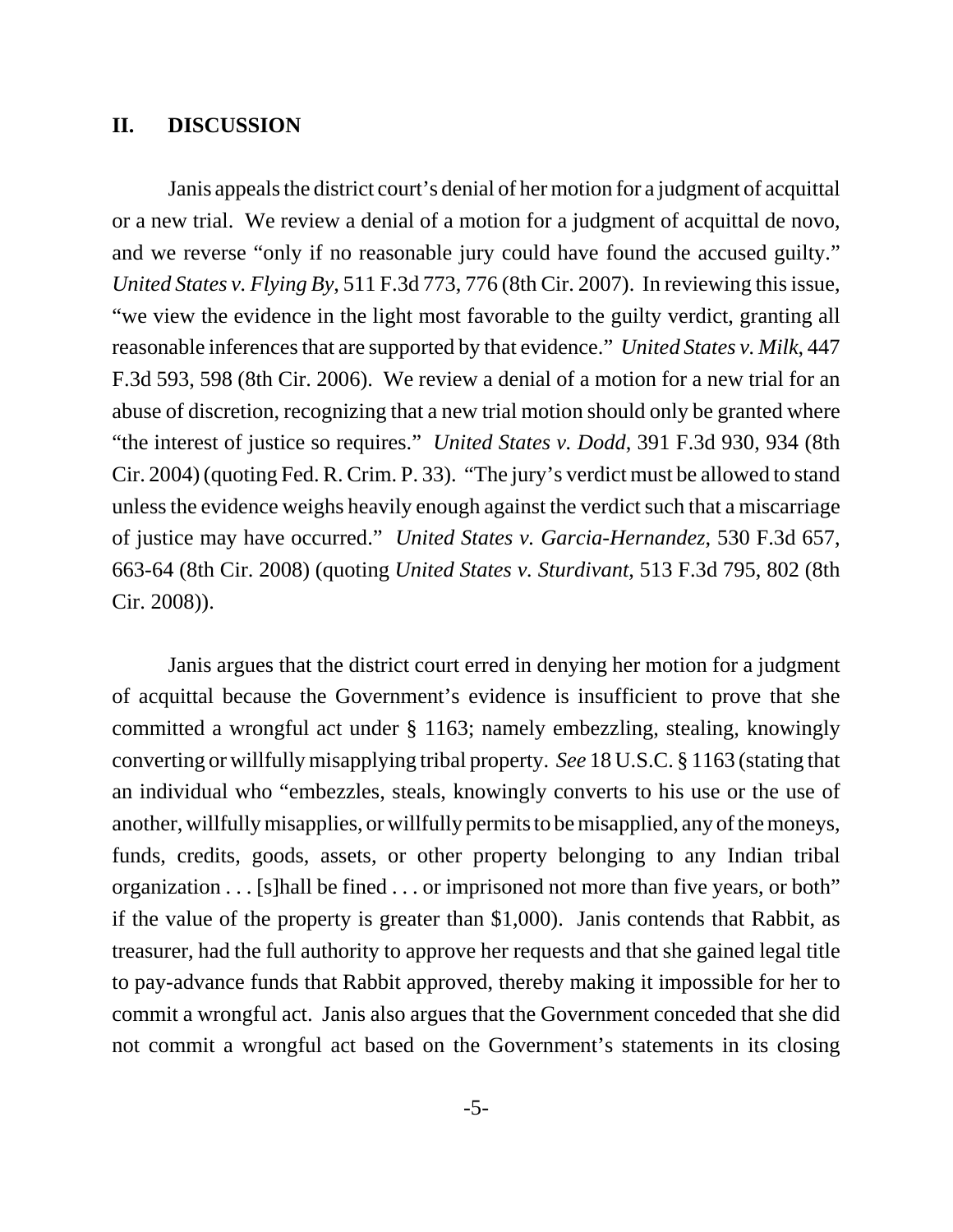argument that "we don't think she did steal [the money]" and that Janis's pay-advance requests were "lawful."

Because the district court submitted to the jury multiple grounds for conviction under § 1163 and because the jury returned a general verdict of guilty, we must affirm Janis's conviction provided that "there is sufficient evidence to support at least one of the grounds of conviction." *See United States v. Dreamer*, 88 F.3d 655, 658 (8th Cir. 1996); *see also United States v. Wilkinson*, 124 F.3d 971, 976 (8th Cir. 1997) ("[W]hen a jury returns a guilty verdict on an indictment charging several acts in the conjunctive, . . . the verdict stands if the evidence is sufficient with respect to any one of the acts charged." (quoting *Turner v. United States*, 396 U.S. 398, 420 (1970))). Here, we choose to analyze Janis's sufficiency arguments with respect to the conversion charge, recognizing that a "conversion" under § 1163 is a "knowing and unauthorized exercise of dominion over another's property." *United States v. Big Crow*, 327 F.3d 685, 689 (8th Cir. 2003) (quoting *Wilkinson*, 124 F.3d at 977). If the evidence is sufficient to sustain Janis's conviction for conversion, then we need not determine whether there was sufficient evidence to prove that Janis embezzled, stole, or willfully misapplied tribal property. *See Wilkinson*, 124 F.3d at 976; *Dreamer*, 88 F.3d at 658.

Janis's arguments concerning her motion for a judgment of acquittal fail to persuade us for at least three reasons. First, the record shows that the Government's evidence was sufficient to support Janis's conviction on a conversion theory. *See Dreamer*, 88 F.3d at 658. In particular, the Government presented sufficient evidence that Janis's receipt and retention of pay-advance funds in violation of the Tribe's payadvance policies constituted a knowing and unauthorized exercise of dominion over the Tribe's property, which satisfied the definition of a conversion under § 1163. *See Big Crow*, 327 F.3d at 689. Agent Hoben's testimony concerning his interview with Janis demonstrated that she knew of the Tribe's pay-advance restrictions—that employees were only permitted to take two pay-advances per year and that employees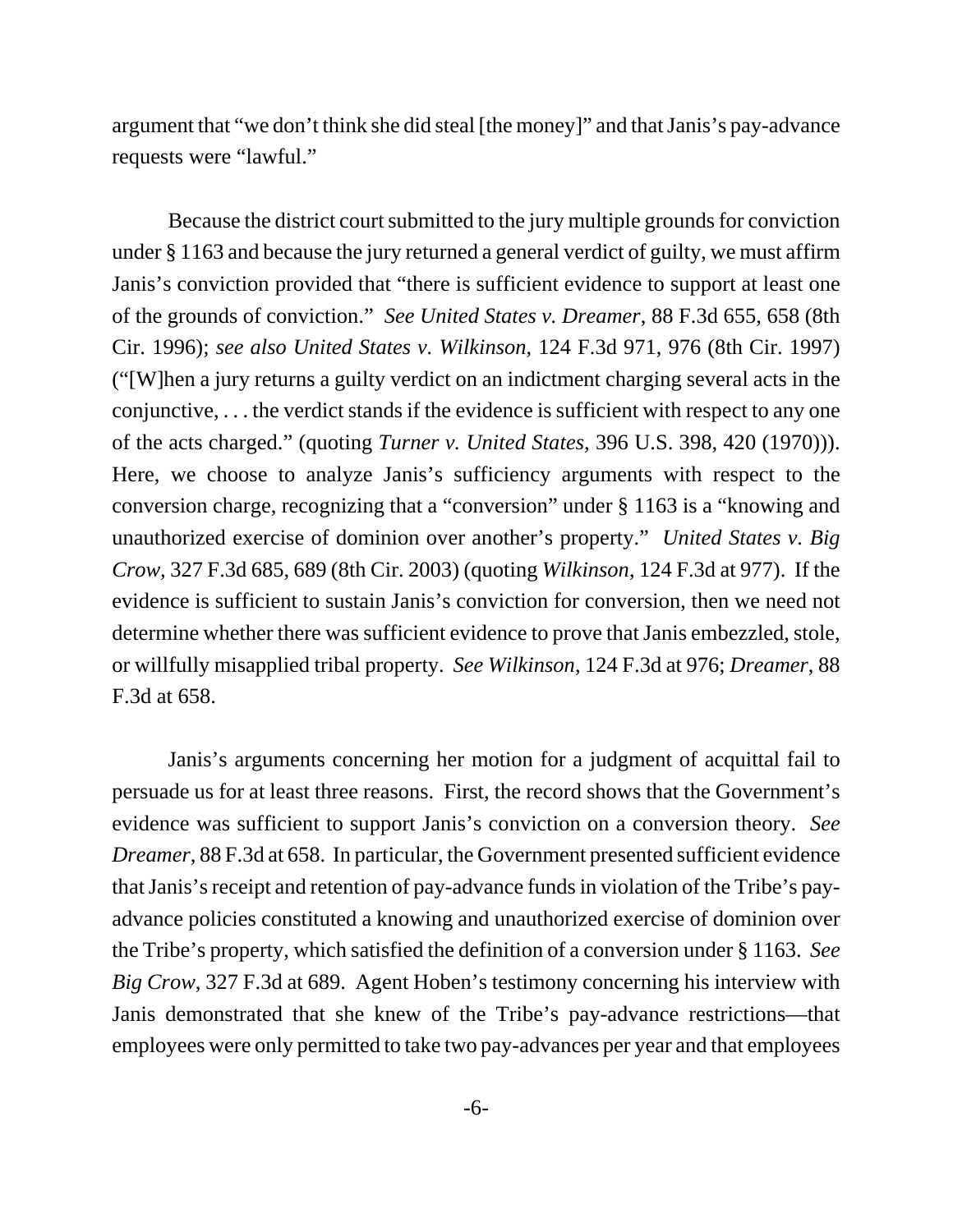were only authorized to take pay-advances that could be deducted from the employee's next pay period—when she requested and received her pay-advances in 2004. Despite her knowledge of the Tribe's pay-advance restrictions, the Government proved that Janis requested, received and retained ninety-nine pay-advances in 2004 worth \$71,720, which was nearly double her annual salary. Even after the Tribe's elections, when Janis knew that her political appointment would likely be terminated, Janis took fifteen pay-advances in a six-week period, further violating the payadvance restrictions. Viewing this evidence in the light most favorable to the jury's verdict, we find that a reasonable jury could have found Janis guilty of converting the Tribe's funds in violation of § 1163.

Second, we disagree with Janis's contention that legal title to the pay-advance funds necessarily passed to Janis by virtue of Rabbit's approval of each pay-advance request based on his authority as treasurer. Janis's argument relies on the Finance Manual provision stating that "[t]he Treasurer's determination is final." This statement, however, is followed by provisions requiring that "[s]alary advances shall be deducted from the next pay period" and that "[e]mployees are allowed only two salary advances per year." Janis's theory—that Rabbit could waive the program's restrictions because the treasurer's "determination is final"—is arguably plausible. But the Government's theory—that the treasurer's final determination was to be informed by and subject to the program's restrictions—is more reasonable. This is also supported by Rabbit's testimony that he knew that receiving pay-advance checks in violation of the restrictions was "wrong." Because we view the evidence in the light most favorable to the guilty verdict and grant all reasonable inferences that are supported by that evidence, we conclude that a reasonable jury could find that Rabbit's approval of Janis's pay-advance requests was subject to the pay-advance program's restrictions. *See United States v. Mack*, 343 F.3d 929, 934 (8th Cir. 2003) (holding that "[w]e cannot reject a jury's conclusions" where the evidence supports "two contradictory, albeit reasonable, inferences"). Thus, legal title to the payadvance funds did not pass to Janis. *See United States v. Irvin*, 67 F.3d 670, 672 (8th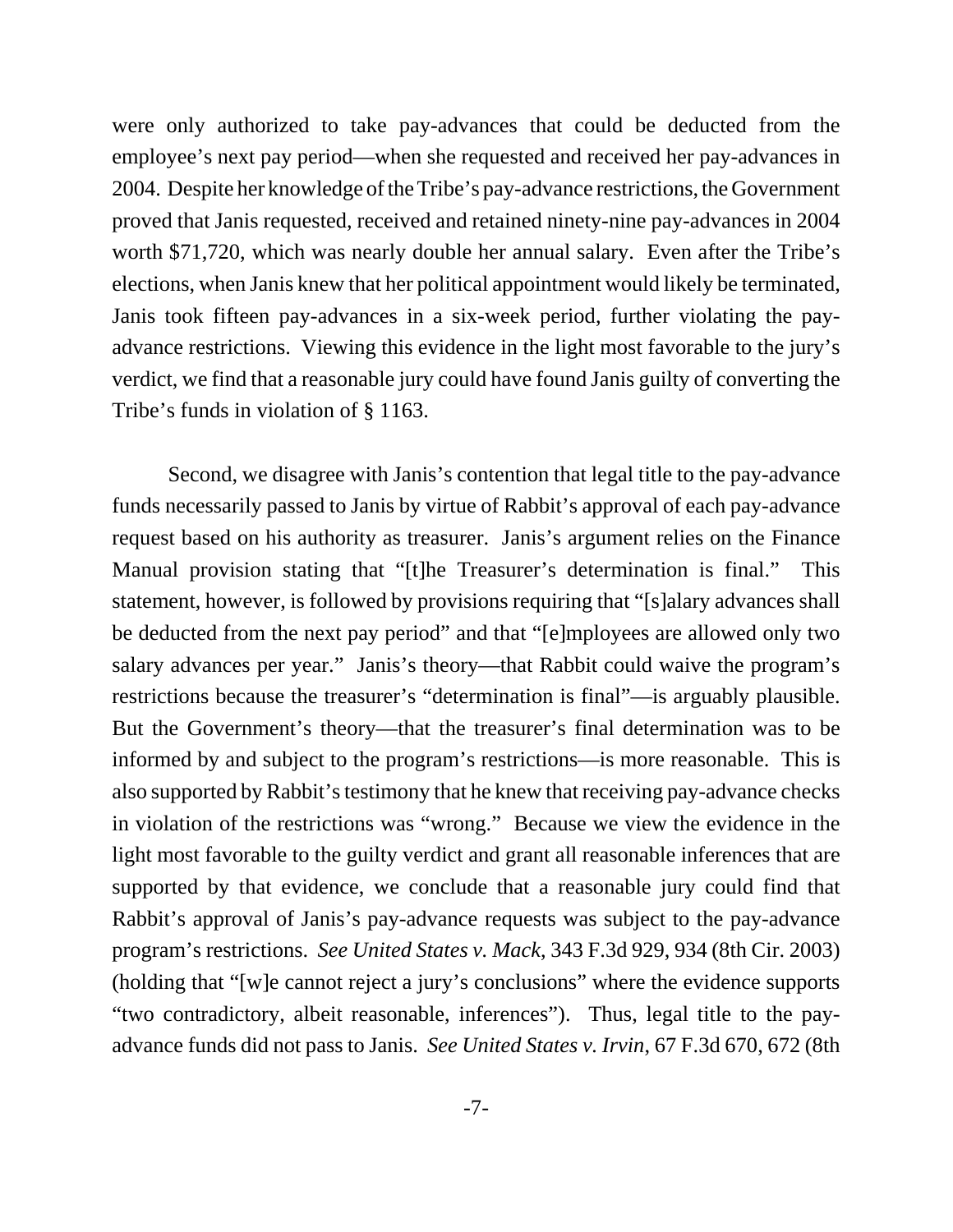Cir. 1995) ("[The] property interest in the [converted] funds does not pass to the unintended recipient.").

Third, we do not agree with Janis's contention that the Government's statements in its closing argument constituted an admission that Janis did not convert the Tribe's funds. When the statements are read in the context of the Government's entire closing argument, it is clear that the Government was merely elaborating on the differences between the definitions of stealing, embezzlement and conversion under § 1163 and articulating its position that Janis embezzled or converted the funds rather than stole them.

Because a reasonable jury could have found Janis guilty of conversion under § 1163, we conclude that the district court did not err in denying Janis's motion for a judgment of acquittal. *See Flying By*, 511 F.3d 773, 776 (8th Cir. 2007). We also find that the district court did not abuse its discretion in denying Janis's motion for a new trial. We do not find that the evidence weighs heavily against the guilty verdict such that a miscarriage of justice may have occurred. *See Garcia-Hernandez*, 530 F.3d at  $663-64$ <sup>2</sup>

<sup>2</sup> In her opening brief, Janis claimed that a new trial was necessary because her rights were prejudiced by the Government's closing argument, where it argued that Janis did not intend to repay the advanced funds. However, Janis's counsel abandoned this claim during oral argument, and we typically do not address abandoned claims. *See Wigg v. Sioux Falls Sch. Dist. 49-5*, 382 F.3d 807, 812 n.2 (8th Cir. 2004). We note, however, that even if this issue had not been abandoned, it would not affect our analysis. Janis's intent to deprive the Tribe of its property was properly at issue during the trial based upon the mens rea requirement attendant to embezzling, stealing, knowingly converting, or willfully misapplying tribal property under § 1163, and thus it was a proper subject for the Government's closing argument. *See United States v. Schnurstein*, 977 F.2d 449, 454 (8th Cir. 1992) (holding that a district court's denial of a new trial motion was not an abuse of discretion where the Government's comments at closing argument concerned "one of the elements of the offenses charged").